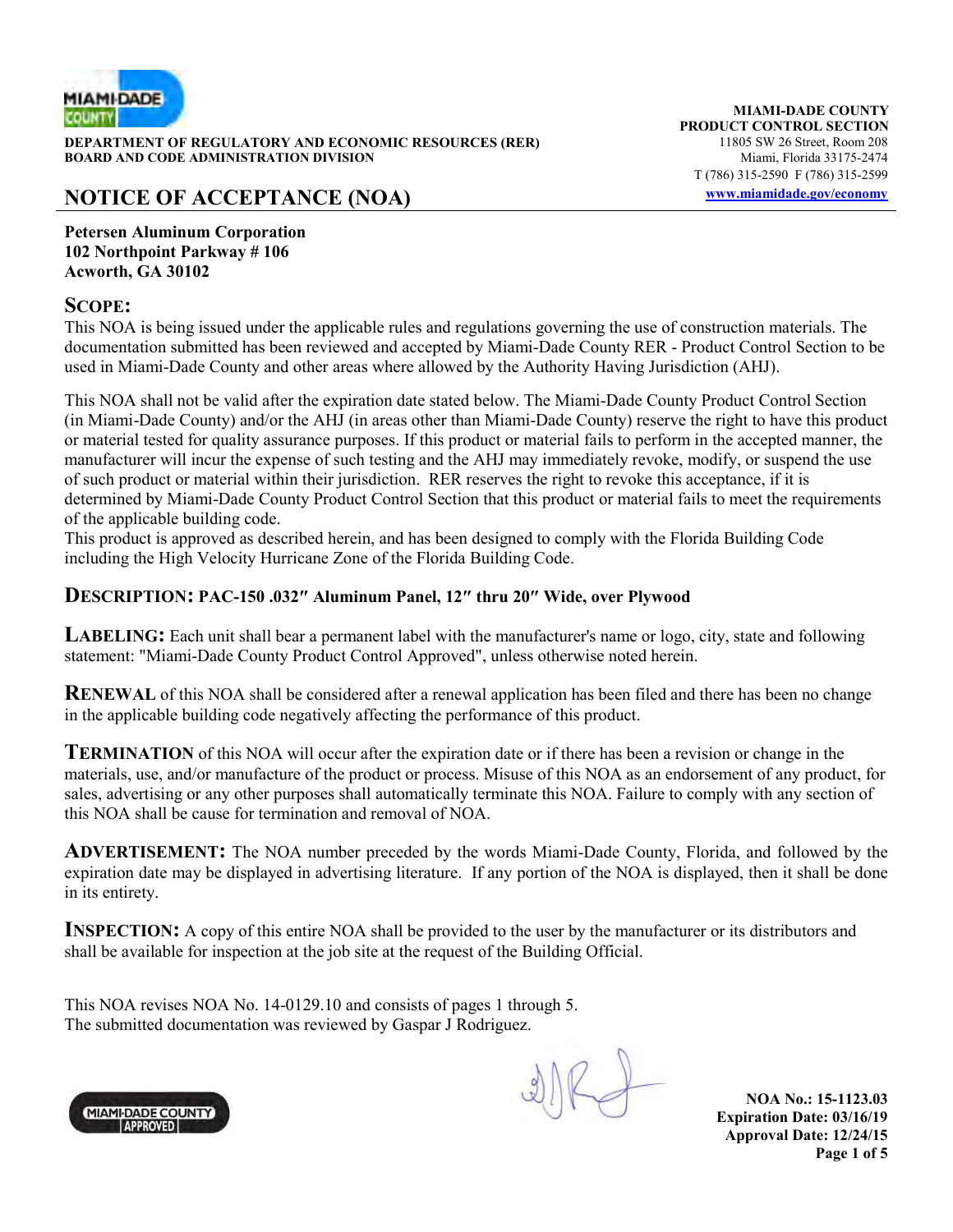### **ROOFING SYSTEM APPROVAL:**

| Category:                       | Roofing                        |
|---------------------------------|--------------------------------|
| <b>Sub-Category:</b>            | Metal, Panels (Non-Structural) |
| <b>Material:</b>                | Aluminum                       |
| <b>Deck Type:</b>               | Wood                           |
| <b>Maximum Design Pressure:</b> | $-166.75$ PSF                  |

## **TRADE NAMES OF PRODUCTS MANUFACTURED OR LABELED BY APPLICANT:**

| Product                               | <b>Dimensions</b>                                                                                                          | <b>Test</b><br><b>Specifications</b> | <b>Product</b><br><b>Description</b>                                                                                                                                                  |
|---------------------------------------|----------------------------------------------------------------------------------------------------------------------------|--------------------------------------|---------------------------------------------------------------------------------------------------------------------------------------------------------------------------------------|
| PAC-150 1.5"<br><b>Aluminum Panel</b> | Length: various<br>Height: 1-1/2"<br>Width: $12" - 20"$ (coverage)<br>Min. Thickness .032"<br>Min. Yield Strength: 22 KSI. | <b>TAS 110</b>                       | Corrosion resistant, Aluminum, preformed,<br>standing seam. Coated, prefinished panels.                                                                                               |
| PAC-150 Fixed Clip                    | Length: $2"$<br>Height: 1.625"<br>Width: 0.875"<br>Min. Thickness 24 GA                                                    | <b>TAS 110</b>                       | Corrosion resistant, Min. 24 GA steel clip<br>or Min. 24 GA stainless steel clip.                                                                                                     |
| PAC-150 Sliding Clip<br>$\bullet$     | Top: $2"$<br>Overall Height: 1.63"<br>Base: 0.75" x 5"<br>Min. Top Thickness 24 GA<br>Min. Base Thickness 22 GA            | <b>TAS 110</b>                       | Corrosion resistant, Min. 24/ Min. 22 GA<br>steel clip or Min. 24/ Min. 22 GA stainless<br>steel clip. Clip shall be secured with min. of<br>2 screws in the outer holes of the base. |

## **EVIDENCE SUBMITTED:**

| <b>Test Agency</b>           | <b>Test Identifier</b>             | <b>Test Name/Report</b>          | <u>Date</u>          |
|------------------------------|------------------------------------|----------------------------------|----------------------|
| Valspar                      | 433X515<br>433B173                 | ASTM B 117<br>ASTM G 23          |                      |
| <b>Fenestration Testing</b>  | 13-852                             | <b>TAS 100</b>                   | 06/11/13             |
| <b>Architectural Testing</b> | C8008.01-450-18<br>F1797.01-450-18 | <b>TAS 125</b><br><b>TAS 125</b> | 07/23/13<br>10/12/15 |



**NOA No.: 15-1123.03 Expiration Date: 03/16/19 Approval Date: 12/24/15 Page 2 of 5**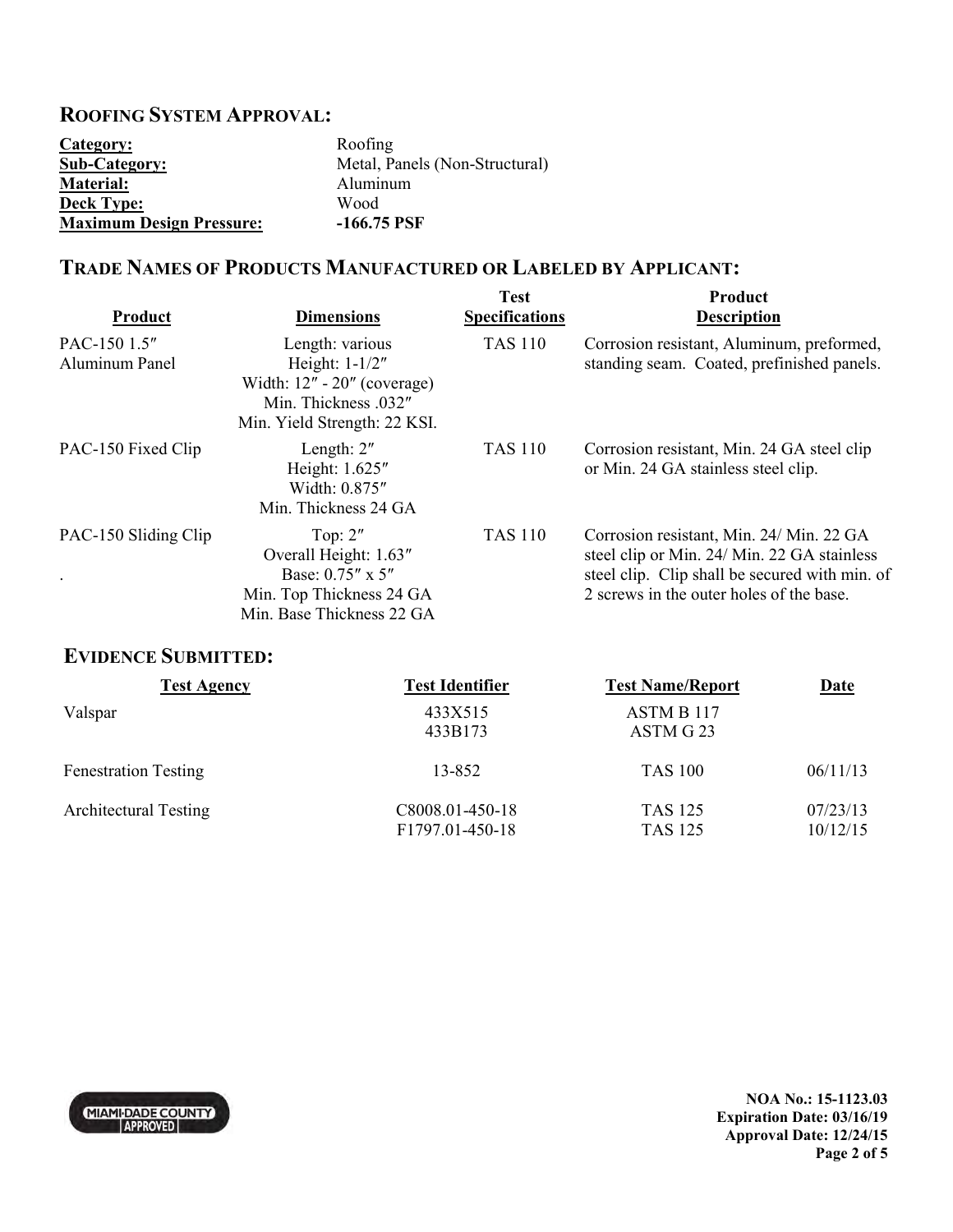#### **APPROVED ASSEMBLIES:**

| System:                                        | PAC-150 .032" Aluminum Panels, 12" thru 20" Wide, over Plywood                                                                                                                                                                                                                                                                                                                                                                                                                                                                                                        |  |  |
|------------------------------------------------|-----------------------------------------------------------------------------------------------------------------------------------------------------------------------------------------------------------------------------------------------------------------------------------------------------------------------------------------------------------------------------------------------------------------------------------------------------------------------------------------------------------------------------------------------------------------------|--|--|
| <b>Deck Type:</b>                              | Wood, Non-insulated                                                                                                                                                                                                                                                                                                                                                                                                                                                                                                                                                   |  |  |
| <b>Deck Description:</b>                       | New Construction $\frac{19}{32}$ " or greater plywood or wood plank, or for re-roofing $\frac{15}{32}$ " or greater<br>plywood.                                                                                                                                                                                                                                                                                                                                                                                                                                       |  |  |
| <b>Slope Range:</b>                            | $2"$ : 12" or greater                                                                                                                                                                                                                                                                                                                                                                                                                                                                                                                                                 |  |  |
| <b>Maximum Uplift</b><br>Pressure:             | <b>See Table A below</b>                                                                                                                                                                                                                                                                                                                                                                                                                                                                                                                                              |  |  |
| <b>Deck Attachment:</b>                        | In accordance with applicable Building Code, but in no case shall it be less than 8d annular<br>ring shank nails spaced 6" o.c. In reroofing, where the deck is less than $\frac{19}{32}$ " thick<br>(Minimum $15/32$ ) the above attachment method must be in addition to existing attachment.                                                                                                                                                                                                                                                                       |  |  |
| <b>Underlayment:</b>                           | Minimum underlayment shall be an ASTM D 226 Type II installed with a minimum 4"<br>side-lap and 6" end-laps. Underlayment shall be fastened with corrosion resistant tin-caps<br>and 12 gauge 1 1/4" annular ring-shank nails, spaced 6" o.c. at all laps and two staggered<br>rows 12" o.c. in the field of the roll or any approved underlayment having a current NOA.                                                                                                                                                                                              |  |  |
| <b>Fire Barrier:</b>                           | Any approved fire barrier having a current NOA. Refer to a current fire directory listing for<br>fire ratings of this roofing system assembly as well as the location of the fire barrier within<br>the assembly. See Limitation $# 1$ .                                                                                                                                                                                                                                                                                                                              |  |  |
| <b>Valleys:</b>                                | Valley construction shall be in compliance with Roofing Application Standard RAS 133<br>and with the current published installation instructions and details in PAC Contractors<br>Association's Installation Manual.                                                                                                                                                                                                                                                                                                                                                 |  |  |
| <b>Metal Panels and</b><br><b>Accessories:</b> | Install the "PAC-150 1.5 Aluminum Panel" including flashing penetrations, valleys, end<br>laps and accessories in compliance with "PAC Contractors Association's" current published<br>installation instructions and in compliance with the minimum requirements detailed in<br>Roofing Application Standard RAS 133.                                                                                                                                                                                                                                                 |  |  |
|                                                | Panels shall be secured along the male rib with approved clips (PAC-150 Fixed Clip or<br>PAC-150 Sliding Clip) and two corrosion resistant #10 x 1 $\frac{1}{2}$ pancake head screws of<br>sufficient length to penetrate through the sheathing a minimum of $\frac{3}{16}$ ". When using the<br>PAC-150 Sliding Clip, screws must be installed in the outer holes of the base. The panel<br>clips are placed at a spacing listed in Table A below. The female rib of panel is installed<br>over the male rib of panel. Panels are seamed as listed below in Table A. |  |  |
| $T \wedge D I E A$                             |                                                                                                                                                                                                                                                                                                                                                                                                                                                                                                                                                                       |  |  |

| <b>TABLE A</b>                        |              |                                   |                                   |  |  |  |
|---------------------------------------|--------------|-----------------------------------|-----------------------------------|--|--|--|
| <b>MAXIMUM DESIGN PRESSURES</b>       |              |                                   |                                   |  |  |  |
| <b>Roof Areas</b>                     | Field        | Perimeter and Corner <sup>1</sup> | Perimeter and Corner <sup>1</sup> |  |  |  |
| <b>Maximum Design Pressures</b>       | $-69.25$ PSF | $-99.25$ PSF                      | $-166.75$ PSF                     |  |  |  |
| <b>Maximum Clip Spacing</b>           | 24" OC.      | $6"$ OC                           | 12" OC                            |  |  |  |
| <b>Panel Seam</b>                     | $90^{\circ}$ | $90^{\circ}$                      | $180^\circ$                       |  |  |  |
| 1. Extrapolation shall not be allowed |              |                                   |                                   |  |  |  |

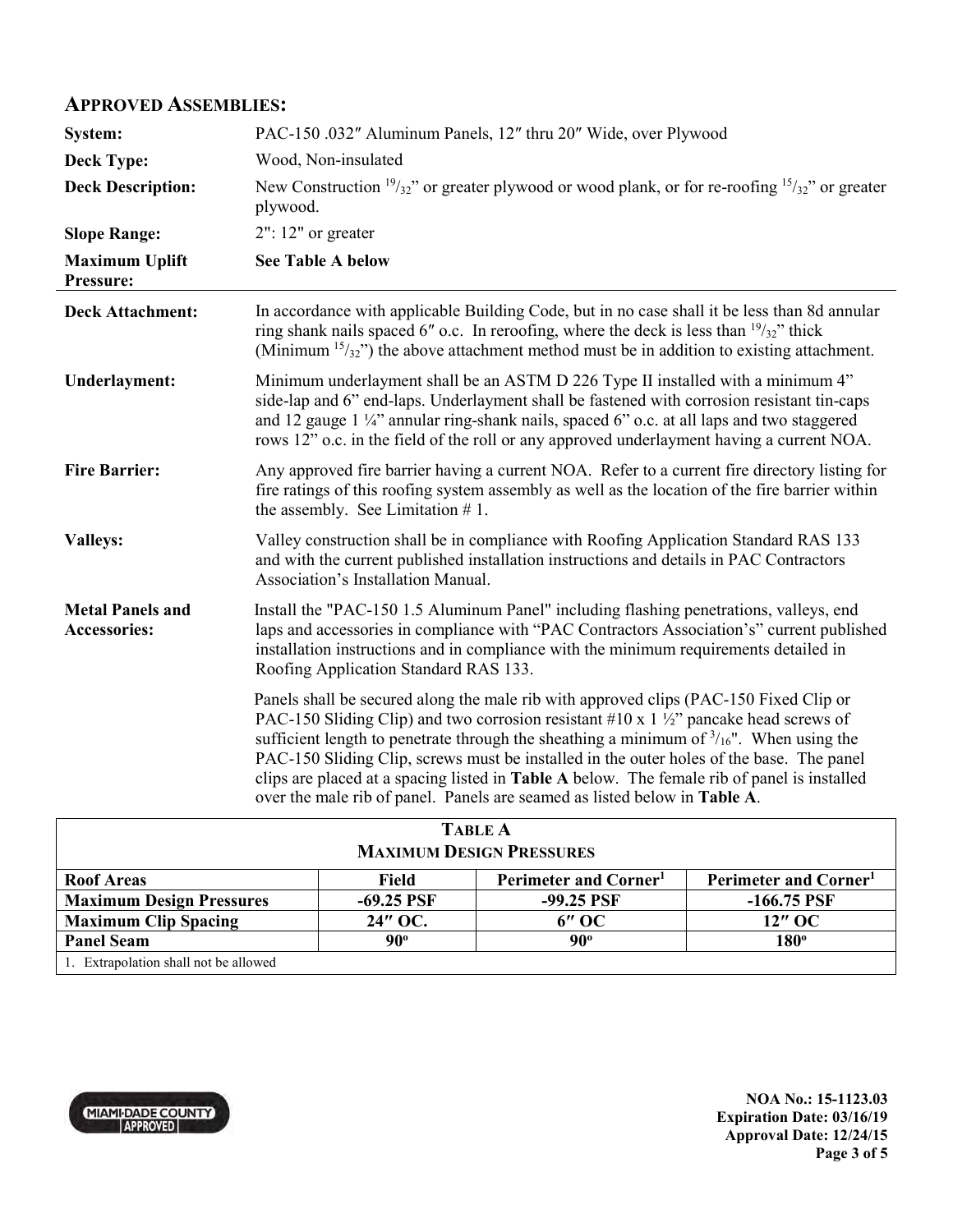### **LIMITATIONS**

- **1.** Fire classification is not part of this acceptance; refer to a current Approved Roofing Materials Directory for fire ratings of this product.
- **2.** The maximum designed pressure listed herein shall be applicable to all roof pressure zones (i.e. field, perimeters, and corners). Neither rational analysis, nor extrapolation shall be permitted for enhanced fastening at enhanced pressure zones (i.e. perimeters, extended corners and corners).
- **3.** Panels may be rolls formed in continuous lengths from eave to ridge. Maximum lengths shall be as described in Roofing Application Standard RAS 133.
- **4.** All panels shall be permanently labeled with the manufacturer's name and/or logo, city, state, and the following statement: "Miami-Dade County Product Control Approved" **or** with the Miami-Dade County Product Control Seal as seen below. All clips shall be permanently labeled with the manufacturer's name and/or logo, and/or model.



- **5.** All products listed herein shall have a quality assurance audit in accordance with the Florida Building Code and Rule 61G20-3 of the Florida Administrative Code.
- **6.** Panels may be shop or jobsite roll formed with machine model #**10110884, E00578860, or 01110072** from PAC Contractors Association.